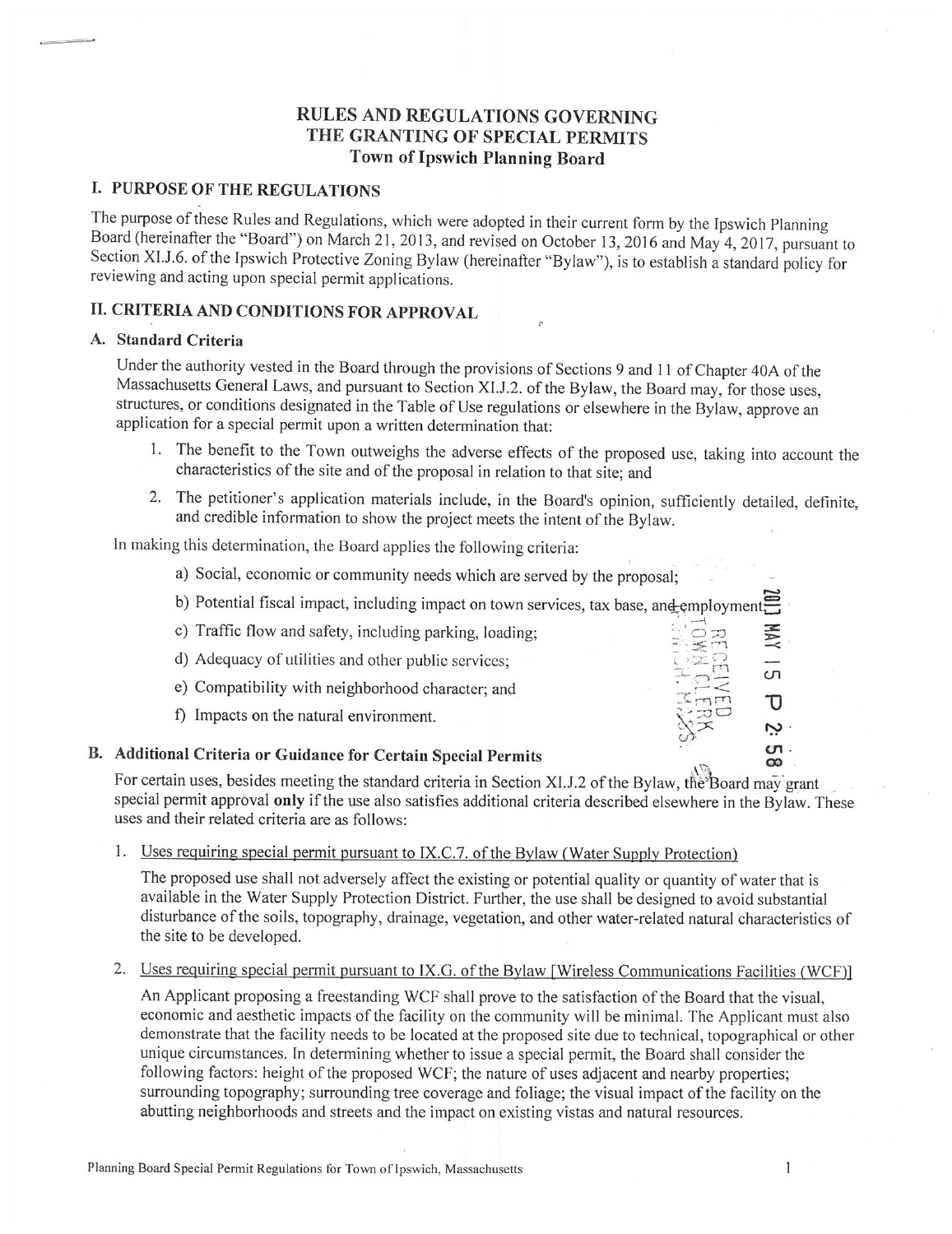### 3. Uses requiring special permit pursuant to IX.H. of the Bylaw [Great Estate Preservation Development (GEPD)]

The Board shall review the special permit application in accordance with the following criteria: the proposed GEPD will, by its design and layout, succeed in (a) preserving open space for conservation and/or recreation purposes, and providing appropriate public access to the open space; (b) protecting natural features of the land which are important to the character of the town; and (c) preserving the buildings, structures, and landscape features of the large estate properties in the RRA District.

In determining whether a proposed GEPD fulfills the criteria described in the preceding paragraph for special permit approval for the GEPD use, the Board shall consider the guidelines listed in Appendix A. The guidelines are intended to provide guidance to the applicant in the preparation of plans, as well as guidance to the Board during its review. They are not intended to be exhaustive, and specific additional guidelines may be applied for a project if the Board determines they are necessary. The guidelines are intended to encourage exemplary projects and good design, without discouraging creative and/or innovative solutions to problems of a site. The issues and concerns represented by the guidelines must be addressed to the satisfaction of the Board in the final site plan.

### 4. Uses requiring special permit pursuant to IX.N.4. of Bylaw (Hazardous and Toxic Materials)

The proposed use shall not adversely affect the existing or potential quality or quantity of water, and adequate safeguards shall have been taken to minimize public exposure to hazardous materials and reduce the risk of fire hazard.

#### 5. Uses requiring special permit pursuant to IX.O.2. of Bylaw [Green Space Preservation Development (GSPD)]

The Board shall review the special permit application in accordance with the following criteria: (1) the proposed use(s) within the GSPD, by its design and layout, succeeds in preserving open space for conservation and/or recreation purposes and protecting natural features of the land which are important to the character of the town, especially the vistas of the road(s) upon which the GSPD takes its frontage; and (2) the use(s) proposed pursuant to this Section IX.O is compatible with any use on the property as of the date of the special permit application.

### 6. Uses requiring special permit pursuant to IX.P. of Bylaw (Conversion of Accessory Building into Residential Unit)

The Board shall not grant a special permit under this subsection unless the applicant can provide a community benefit as determined by the Board. Any conversion of an accessory building into a residential unit subject to a permanent affordability restriction shall be considered a community benefit. (The definition of affordable housing shall be as provided in the Bylaw at the time of application, except that the Board has the option to adjust the requirement provided that, at minimum, the proposed unit be affordable to a household earning no more than 80% of area median income). Other potential uses that the Board may find to meet a community need are: (a) use of the dwelling unit for a family member (upon the unit being vacated by family, its use may only be continued as a residential dwelling if it is subject to an affordable housing restriction); (b) applicant pays, to the affordable housing trust, a fee in lieu of providing an affordable unit, as determined by the Board; and (c) preservation, renovation, and reuse of an accessory building determined by the Board to have historical or architectural significance.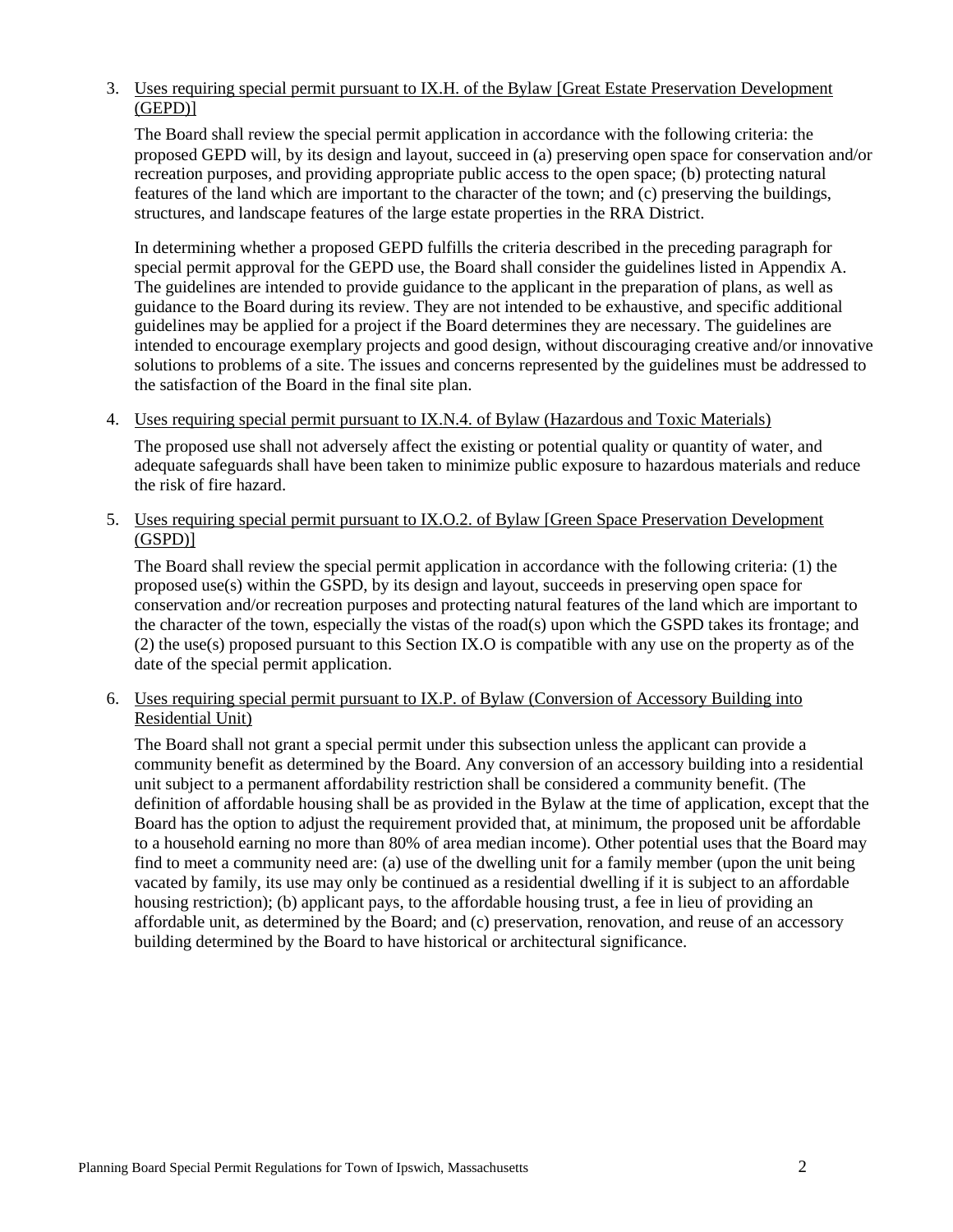#### **III. SUBMITTAL REQUIREMENTS**

#### **A. Uses, Activities, Improvements, or Dimensional Relief Requiring Special Permits from the Board**

*Uses indicated by the Table of Uses in Section V.D. as requiring a special permit (SPB) from the Board*

*There are approximately 40 uses that require Board Special Permits in certain zoning districts within the Residential, Community Facilities, Commercial, Wholesale, Transportation & Industrial, and Accessory categories of the Table of Use Regulations. See the Table in Section V.D. of the Bylaw to learn the specific uses. See also footnote 16 to the Table, which authorizes the Board in specified instances to assume the special permit granting authority (SPGA) for certain uses and/or structures, notwithstanding the SPGA designation in the Table of Uses or in any other provisions of the Bylaw.*

*Uses requiring site plan review which the Table of Use Regulations indicates require a special permit from a special permit granting authority other than the Board*

*See footnote 16 to the Table of Use Regulations in Section V.D. of Bylaw for more information.*

*Inns, if they are located in the same building as multi-family dwelling units*

*See footnote 25 to the Table of Use Regulations in Section V.D. of Bylaw for more information.*

*Outdoor hydronic heaters, if proposed as part of use requiring special permit or site plan review from Board* 

*See footnote 28 to the Table of Use Regulations in Section V.D. of Bylaw for more information.*

*Expansion of an existing two-family or multi-family development which creates one or more additional residential dwelling units*

*See footnote 30 to the Table of Use Regulations in Section V.D. of Bylaw for more information.*

*Sale of gasoline at pump, if associated with a retail store\**

*See footnote 34 to the Table of Use Regulations in Section V.D. of Bylaw for more information.*

*Alternative screening plan for multi-family residential, commercial, and industrial uses\**

*See Section VI.E, second paragraph of Bylaw for more information.*

*Building heights greater than otherwise allowed by Bylaw\** 

*See Section VI.G.2. of Bylaw for more information.*

*Frontage exception for larger lots, if more than two such lots are located within 1000 feet of proposed lot.*

*See Section VI.I.2. of Bylaw for more information.*

*Reduction of dimensional requirements for properties in the CB District\**

*See footnote 9 to Table of Dimensional and Density Regulations in Section VI.B. of Bylaw for more information.*

*Increased density of multi-family dwelling units if significant public benefit to the Town is provided\**

*See footnote 11 to Table of Dimensional and Density Regulations in Section VI.B. of Bylaw for more information.*

#### *Reduced lot size requirement for single-family homes on certain existing lots in IR District*

*See footnote 28 to Table of Dimensional and Density Regulations in Section VI.B. of Bylaw for more information.*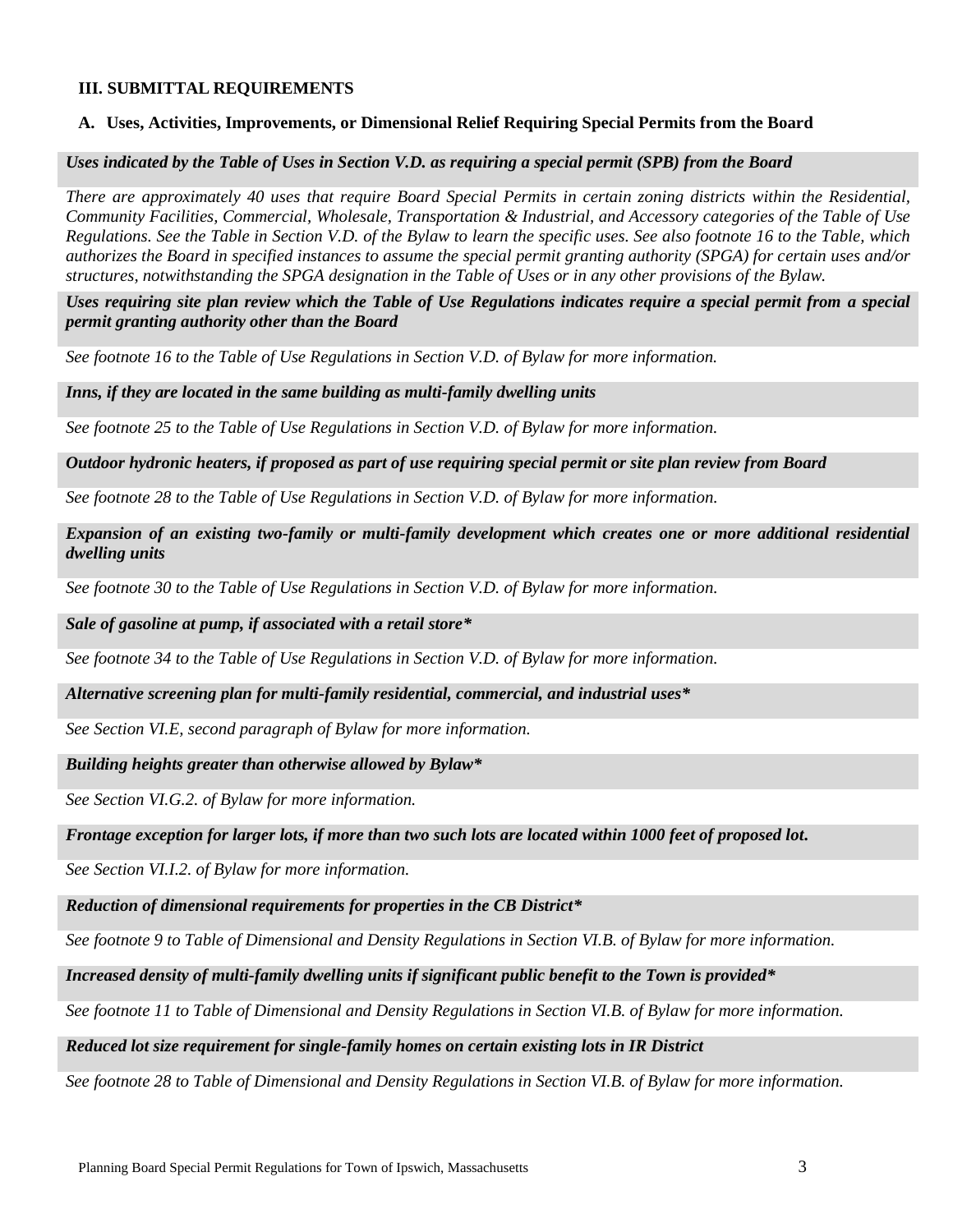#### *Reducing curb cut performance standards for uses in the PC District\**

*See footnote 31 to Table of Dimensional and Density Regulations in Section VI.B. of Bylaw for more information.*

#### *Reduction of certain parking requirements described in Table of Minimum Parking Requirements\**

*See asterisks to Table of Minimum Parking Requirements in Section VII.B. of Bylaw for more information.*

#### *Reduction of dimensional requirements for lots created under Open Space Preservation Zoning\**

*See Section IX.A.5.d.(5) of the Bylaw for more information.*

#### *Reduction of certain parking requirements described in Table of Minimum Parking Requirements\**

*See asterisks to Table of Minimum Parking Requirements in Section VII B. of Bylaw for more information.*

*Uses/activities shown by Water Supply Protection District Table of Uses as requiring Board special permit\**

*There are approximately 14 uses or activities that require Board Special Permits in certain zoning districts within certain overlay zones. See Section IX.C.7. Water Supply Protection District Table of Uses.*

*Freestanding wireless communications facilities*

*See Section IX.G.2 of Bylaw for more information.*

*Partial relief of renovation requirement for historically or architecturally significant buildings located within a GEPD\**

*See Section IX.H.3(2) of Bylaw for more information.*

#### *Conversion of accessory building into residential unit*

*See Section IX.P.2 of Bylaw for more information.*

**\*** See also III.B. of the Bylaw.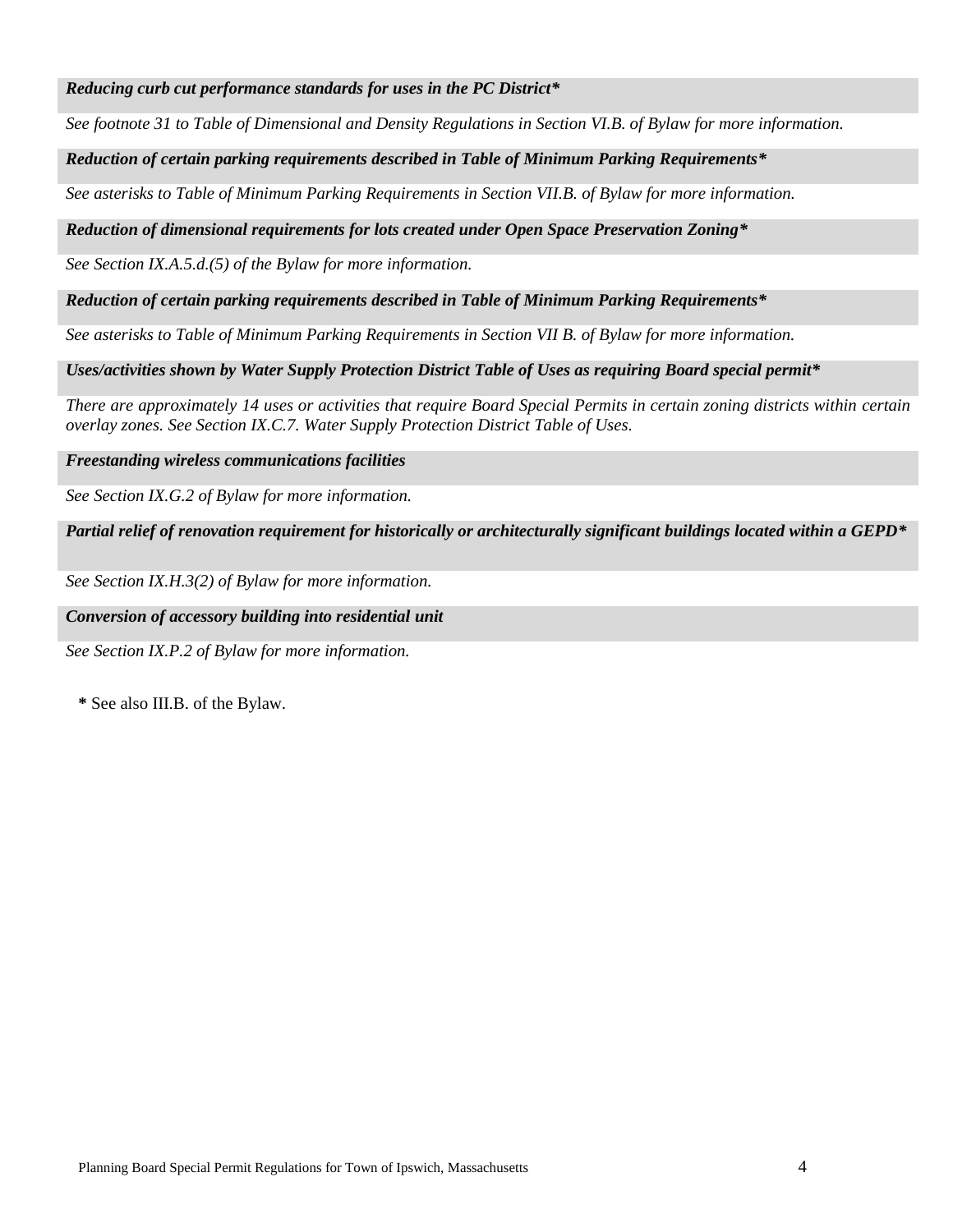## **B. Application**

Application for a special permit for the uses, improvements, activities or dimensional relief requests described in A. above shall, unless otherwise noted, require the submittal of an *Application for Special Permit* form. The improvements, activities or dimensional relief requests marked with an asterisk are typically associated with uses requiring either a special permit or site plan review approval. In those instances, a separate special permit application is generally not required. Instead, the Applicant shall reference any additional required special permits on the application for the special permit use or site plan review application. Applicants are strongly advised to consult with the Planning Office prior to submitting an application for a special permit.

Applicants shall submit to the Planning Office two hard copies of the completed application form and any other materials as identified in the form, eight copies of the plan sheets (including architectural), as well as one electronic (PDF) file of the entire submittal. The Planning Office shall then review the application for completeness and shall file one complete copy with the Town Clerk's Office, or inform the Applicant that the application is incomplete, within five business days of its receipt. The statutory time frames for the Board holding a public hearing and issuing a decision begin when applications are filed with the Town Clerk.

### **C. Fees**

Applications for a special permit for use or activity shall be accompanied by a submittal fee as established in Appendix B of these Rules and Regulations. Special permit requests for dimensional relief and/or activities or improvements that are not listed in Appendix B shall be accompanied by a fee of \$250. In addition, the fee for advertisement of the public hearing shall be paid by the applicant directly to the advertising newspaper*.*

### **D. Special Permit Public Hearing**

In accordance with the provisions of Section 9 of M.G.L. Chapter 40A, as amended, the Board is required to hold a public hearing on all special permit applications, and by these regulations shall require a public hearing on the subject of modifications<sup>1</sup> to a special permit granted hereunder. Pursuant to Section 9, the Board has sixty five (65) calendar days from the date of application to hold this hearing, and is required to make its decision within ninety (90) calendar days from the close of the public hearing. If the above described time limits for making a decision prove unattainable, the deadlines for action may be extended by written mutual agreement between the applicant and the Planning Board, with a copy of said agreement filed with the Town Clerk. Any application to amend a previously approved special permit shall be accompanied by the submittal fee established in Appendix B of these Rules & Regulations. The Board may, in its discretion, waive the fee, in full or in part, based on the magnitude of the requested modification.

## **E. Project Review**

- 1. Upon the receipt of a complete special permit application, the Board may distribute same to relevant town departments for their review and comment. As a general rule, the distribution list may include, but is not necessarily limited to, the following: DPW; Utilities; Code Enforcement; Health Department; Police; and Fire. Depending on the nature of the application, the Board may also seek input from relevant town Boards and Commissions, including, but not necessarily limited to, the following: Design Review Board; Historical Commission; Open Space Committee; Housing Partnership; Affordable Housing Trust Fund Board; Board of Selectmen; and the Architectural Preservation District Commission.
- 2. The Board reserves the right to engage the services of a technical consultant(s) to review any plan if the Board believes that professional review is necessary to accomplish the purposes of these Rules and Regulations. The costs for any professional review shall be borne by the Applicant and may be imposed in accordance with M.G.L. Chapter 44, Section 53G, and as duly adopted by the Board in accordance with said law. Cost estimates for review shall be provided to the Applicant before review is authorized, and funds shall be provided by the Applicant prior to any work being undertaken by any consultant.

<sup>&</sup>lt;sup>1</sup>Applicants who seek to modify a special permit may ask the Planning Board to consider whether the scope of the modification warrants the holding of a hearing as required by this paragraph C. If the Board finds that the modification is minor enough in nature so as to not substantively increase the impact of the project on immediate neighbors and the surrounding neighborhood, it may declare the requested change to be a minor modification and waive the public hearing requirement.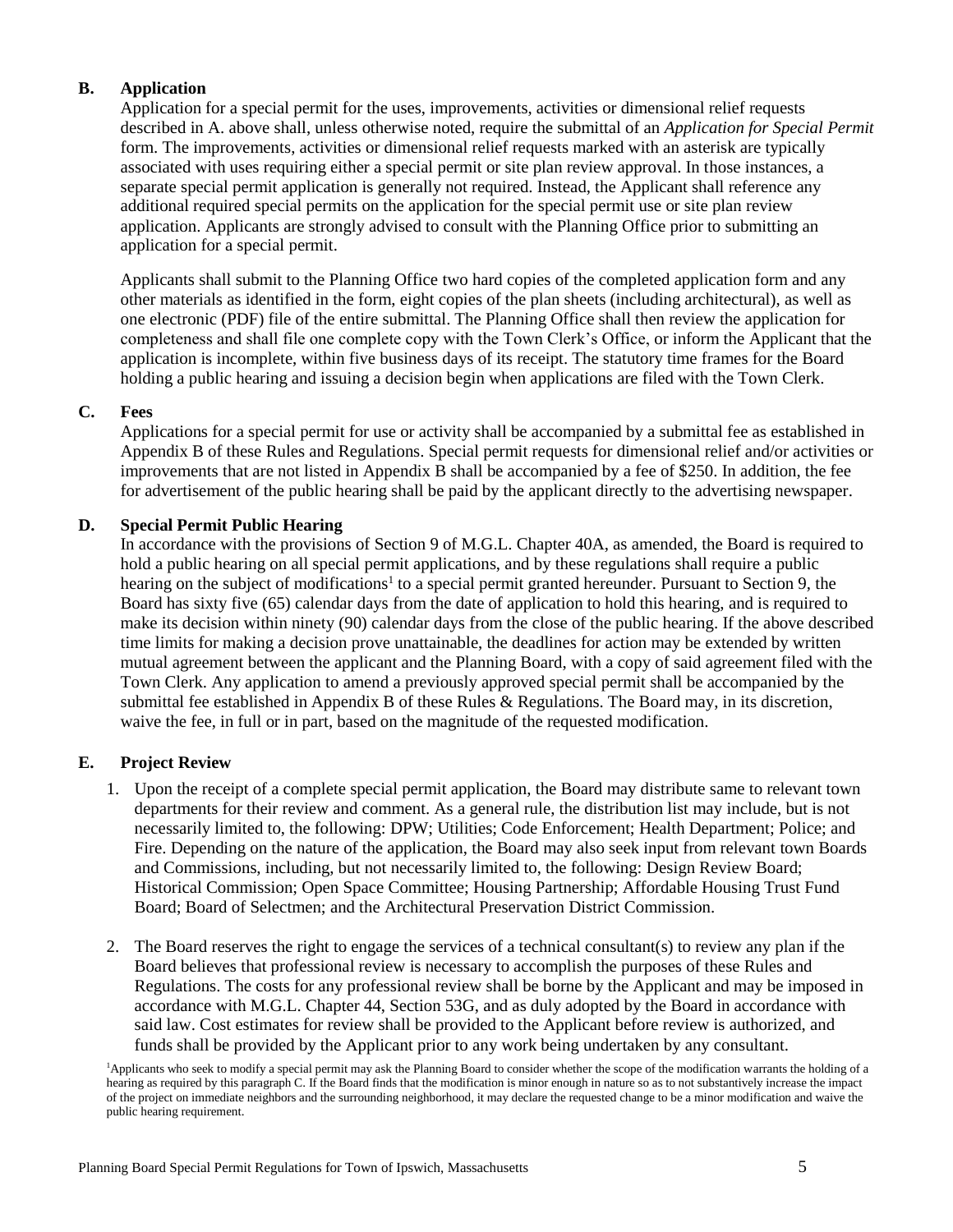#### **F. Site Inspection**

The Board reserves the right to require site inspection(s) by a technical consultant, similar to those required in the Rules and Regulations Governing the Subdivision of Land. The costs for such inspections shall be borne by the Applicant and may be imposed in accordance with M.G.L. Chapter 44, Section 53G, and as adopted by the Board in accordance with said law. An estimate for site inspection services shall be provided to the Applicant and no inspections shall be completed, including pre-construction meetings, unless and until funds have been submitted by the Applicant to cover the costs of inspections.

### **G. Special Permit Commencement of Use Expiration**

As stated in Section XI.J.5 of the Bylaw, a special permit shall lapse within two years of the date of approval if a substantial use thereof has not sooner commenced or, in the case of permit for construction, if construction has not begun by such date, except for good cause in both instances.

## **IV. STORMWATER MANAGEMENT**

### **A. Applicability**

Except as provided in paragraph C. below, stormwater runoff from all projects requiring special permit approval from the Board (including site preparation, construction, and additions/expansions) that result in a land disturbance exceeding an area of 10,000 square feet or an area of more than 50% of a parcel or lot, whichever is less, shall comply with the Ipswich Stormwater Management General Bylaw (hereafter "Stormwater Bylaw"). In the case of a single land alteration project, whether phased or not, involving more than one contiguous parcel or lot whether or not under common ownership, the entire area of the project shall be considered a lot or parcel under this Section IV.

Compliance with the Stormwater Bylaw requires the Applicant to obtain approval from the Board for any land disturbance as described in the preceding paragraph. In applying the requirements of the Stormwater Bylaw, the Board adopts and applies the Massachusetts Stormwater Management Standards as set forth in 310 CMR 10. 05  $(6)(k)-(q)$ , except that within the jurisdiction of the Board as is now established or may be amended by the Regulations Governing the Granting of Special Permits, the application of the Stormwater Management Standards shall not be limited as set forth in 10.05(6)(1) and (m) as may be amended, but shall apply to any development and/or redevelopment project and/or land disturbance activity as set forth in Section 5.A of the Stormwater Bylaw, and is not exempted by other provisions thereof.

## **B. Definitions**

The Board adopts, to the extent they are applicable, the definitions appearing as "Section 3. Definitions" of the Stormwater Bylaw.

#### **C. Stormwater Buyout**

The Board may allow the Applicant to contribute to the construction of a public or shared stormwater facility in lieu of an onsite stormwater facility if the Board determines that there is not sufficient space for onsite stormwater best management practices, and that accepting such a contribution is in the best interests of the Town.

## **D. Monitoring**

To insure that the permitted stormwater improvements are performed in accordance with the approved plans, the Board may require Applicants, as a condition of approval and at their own expense, to retain a Boardapproved consultant to monitor the progress and submit periodic reports. The consultant shall be a qualified environmental professional acceptable to the Board and shall prepare and submit certified reports on a schedule established by the Board. If, during construction, unexpected site conditions require modifications to the approved plans, the consultant shall immediately notify the Board and request the Board's approval of any requested modifications. No work shall be performed without the prior approval of the Board.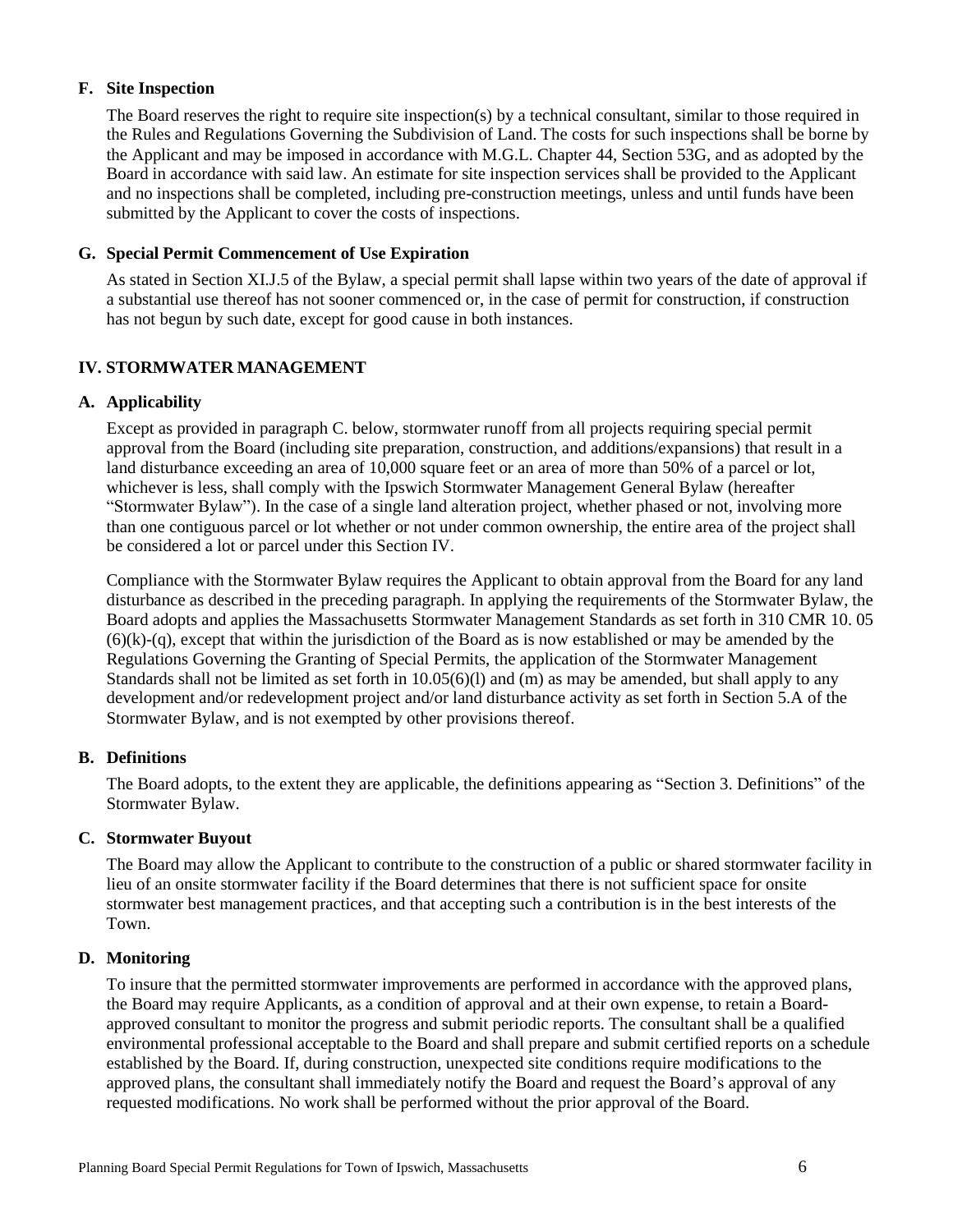## **Appendix A**

## **Guidelines for a Proposed Great Estates Preservation Development**

In determining whether a proposed Great Estates Preservation Development (GEPD) fulfills the criteria described in the preceding paragraphs for special permit approval for the GEPD use, the Board shall consider the following guidelines:

*a) Preserving open space for conservation and/or recreation purposes and providing appropriate public access to the open space*

When providing the Board with information regarding the intended use or uses of the proposed open space, the applicant shall:

- $\bullet$  Identify the nature of all potential recreational uses of the open space (e.g., hiking, skiing, golf, horseback riding, biking, birding, educational tours) and their impact on other natural resources of the open space
- Describe the steps being taken to ensure compatibility between resource management and recreation planning, and how these procedures are integrated with an overall land use plan
- Provide evidence that archaeological and historic documents have been consulted when devising re-use plans for open space and that efforts have been made to preserve historic features and vistas
- Develop a plan for all recreational elements (e.g., trail network) within the open space which establishes responsibilities and procedures for ensuring their proper maintenance*.*

To ensure that the proposed open space is accessible to the public, the plan shall provide a signage scheme which includes welcome signs and directional signs to parking and trail heads, and proposed distribution points for maps and/or brochures which orient visitors and identify public areas. If the proposed development requires any trail relocation, the redesigned trails should maximize view potential and should ensure the adequacy of the trails for identified uses (e.g., minimum height clearance for equestrian use).

*b) Protecting natural features of the land important to character of town*

Finished site contours shall approximate the character of the natural site; in designing the proposed development, every effort shall be made to *reduce* the*:*

- Volume of cut and fill
- Number of removed trees
- Pollutants reaching the water table or surface waters
- Area of wetland vegetation displaced
- Amount of soil erosion
- Area of impervious surface
- Amount of stormwater runoff from the site.

For GEPDs which contain significant areas of forest, the Board will request the applicant to provide a forest management plan. Where tree coverage does not exist, or has been removed, new planting may be required. All new tree plantings shall have an initial trunk diameter of three inches, as measured six inches above grade.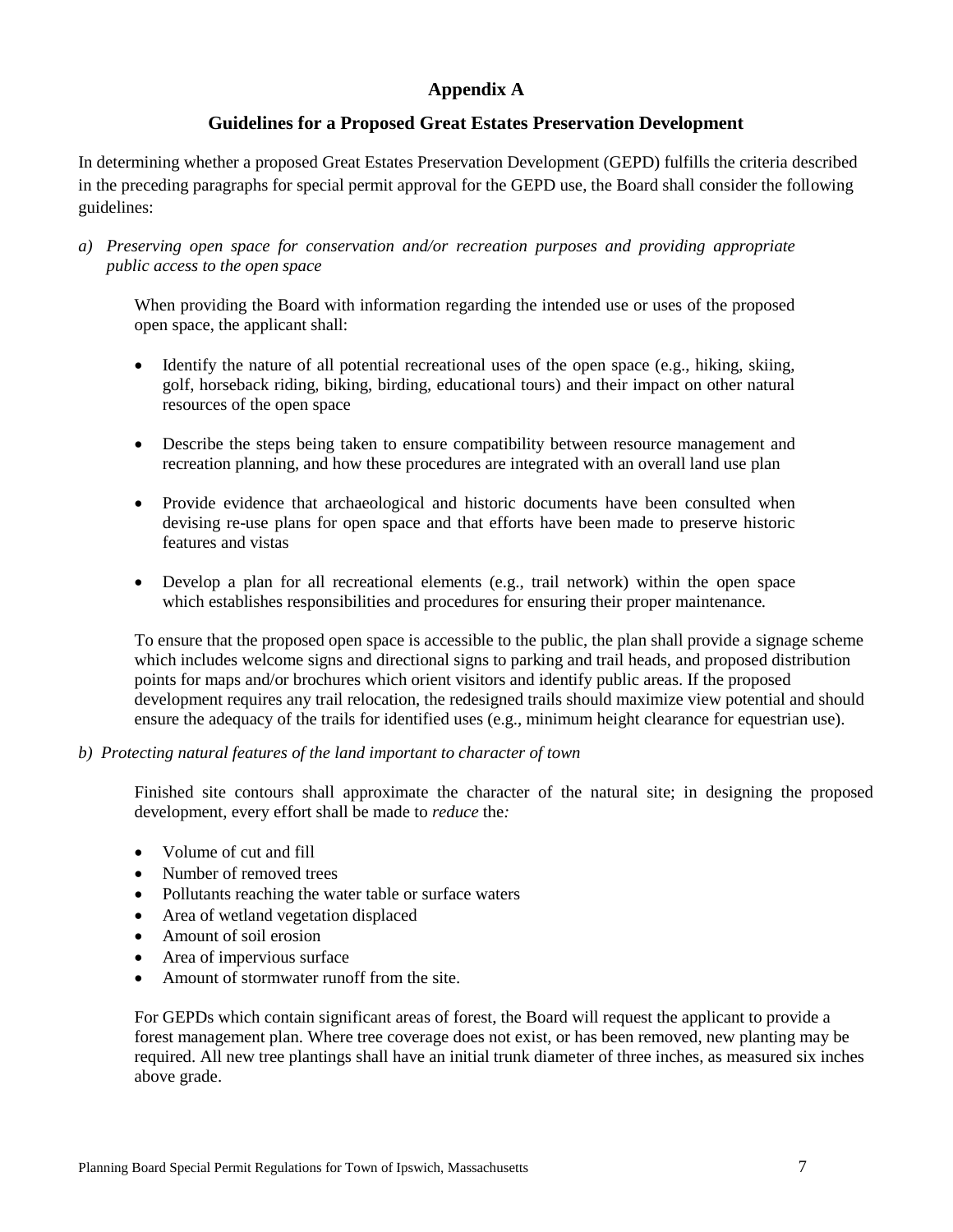## **Appendix A (continued)**

## *c) Preserving the buildings, structures, and landscape features of the large estate properties in the RRA District.*

Proposed development shall be related harmoniously to the terrain and to the use, scale, and architecture of existing buildings on the property that have functional or visual relationships to the proposed buildings. A common architectural theme shall be reflected by means of building materials, architectural style, sign controls, and /or color coordination. The building, siting and massing shall be done in a manner that (a) reduces the effect of shadows on adjacent buildings, landscape features and open spaces, and (b) maintains significant views and vistas.

Removal or alteration of historic, traditional or significant architectural elements shall be minimized insofar as practicable.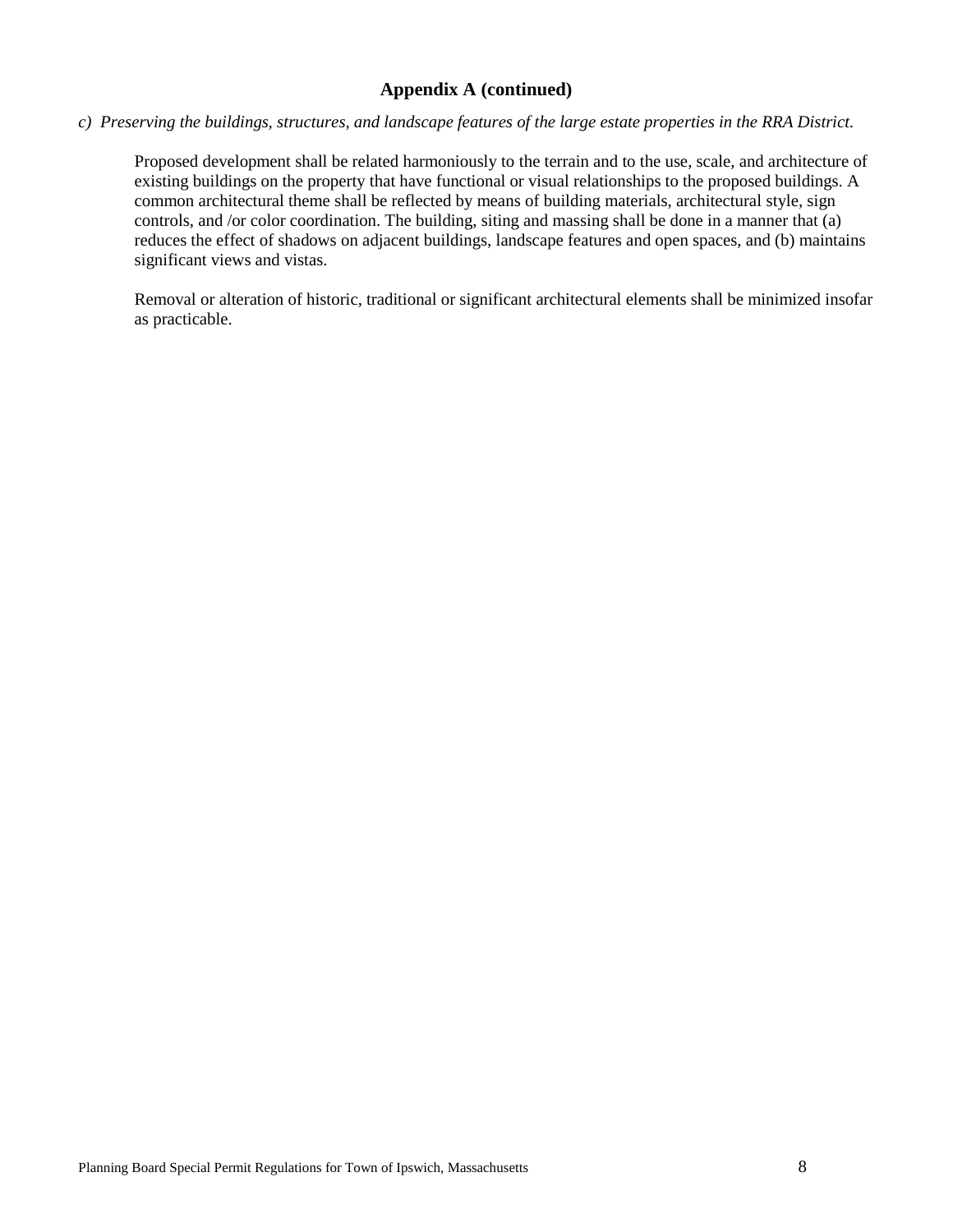# **APPENDIX B SPECIAL PERMIT FEE SCHEDULE\* Town of Ipswich Planning Board**

| <b>TYPE OF USE OR ACTIVITY</b>                                                                                                                                                                                                                                                                                                                                                                                                                                                                                                                                                                                                                                                                                                                                                               | <b>FEE</b>                                                                                          |
|----------------------------------------------------------------------------------------------------------------------------------------------------------------------------------------------------------------------------------------------------------------------------------------------------------------------------------------------------------------------------------------------------------------------------------------------------------------------------------------------------------------------------------------------------------------------------------------------------------------------------------------------------------------------------------------------------------------------------------------------------------------------------------------------|-----------------------------------------------------------------------------------------------------|
| <b>Residential</b>                                                                                                                                                                                                                                                                                                                                                                                                                                                                                                                                                                                                                                                                                                                                                                           |                                                                                                     |
| Bed and Breakfast Home; conversion to a Bed and Breakfast Home;<br>temporary living facility                                                                                                                                                                                                                                                                                                                                                                                                                                                                                                                                                                                                                                                                                                 | \$300                                                                                               |
| Multi-family or Multi-family residential development, five units or less;<br>dormitory (residential, fraternity or sorority); conversion of accessory<br>building to a residential unit                                                                                                                                                                                                                                                                                                                                                                                                                                                                                                                                                                                                      | \$500                                                                                               |
| Multi-family or Multi-family residential development, greater than five<br>units                                                                                                                                                                                                                                                                                                                                                                                                                                                                                                                                                                                                                                                                                                             | $$500 + $100$ for each unit over<br>five, with a maximum fee of<br>\$10,000                         |
| Open Space Preservation Zoning Subdivision                                                                                                                                                                                                                                                                                                                                                                                                                                                                                                                                                                                                                                                                                                                                                   | $$250 + applicable$ subdivision<br>fee or \$250+\$100/unit over<br>five units, whichever is greater |
| <b>Great Estate Preservation Development</b>                                                                                                                                                                                                                                                                                                                                                                                                                                                                                                                                                                                                                                                                                                                                                 | \$2,500                                                                                             |
| <b>Community Facilities</b>                                                                                                                                                                                                                                                                                                                                                                                                                                                                                                                                                                                                                                                                                                                                                                  |                                                                                                     |
| Town outdoor recreational facility and any other outdoor non-commercial<br>recreation use such as private boathouses and landings                                                                                                                                                                                                                                                                                                                                                                                                                                                                                                                                                                                                                                                            | \$300 for non-municipal<br>facilities                                                               |
| Wastewater treatment facility, water treatment plant, sludge composting<br>facility, sanitary landfill, refuse incinerator, recycling center, transfer<br>station, other treatment or waste-related facility.                                                                                                                                                                                                                                                                                                                                                                                                                                                                                                                                                                                | \$500 for non-municipal<br>facilities                                                               |
| <b>Wireless Communication Facilities</b>                                                                                                                                                                                                                                                                                                                                                                                                                                                                                                                                                                                                                                                                                                                                                     | \$1,000                                                                                             |
| Registered Marijuana Dispensary                                                                                                                                                                                                                                                                                                                                                                                                                                                                                                                                                                                                                                                                                                                                                              | \$1,000                                                                                             |
| <b>Commercial Facilities</b>                                                                                                                                                                                                                                                                                                                                                                                                                                                                                                                                                                                                                                                                                                                                                                 |                                                                                                     |
| Performing Arts Center; retail establishment selling general merchandise;<br>formula fast food restaurants; automobile, boat, aircraft, motorcycle,<br>household or camping trailer sales or rentals; repair or service of<br>automobiles, trucks, boats, aircraft, motorcycles, small engines, or trailers<br>(both household and camping); filling station; inns, hotels and motels; bed<br>and breakfast establishment, including conversion of an existing building;<br>country, fishing, tennis, boating, golfing or similar club; commercial<br>parking lot or structure, including public garage; adult entertainment<br>establishment; car wash facility; body art establishment; golf driving<br>range, miniature golf, and/or batting cage; campground; mini-storage<br>warehouses | \$500                                                                                               |
| Commercial wind energy conversion system, solar energy collection<br>apparatus                                                                                                                                                                                                                                                                                                                                                                                                                                                                                                                                                                                                                                                                                                               | \$500                                                                                               |